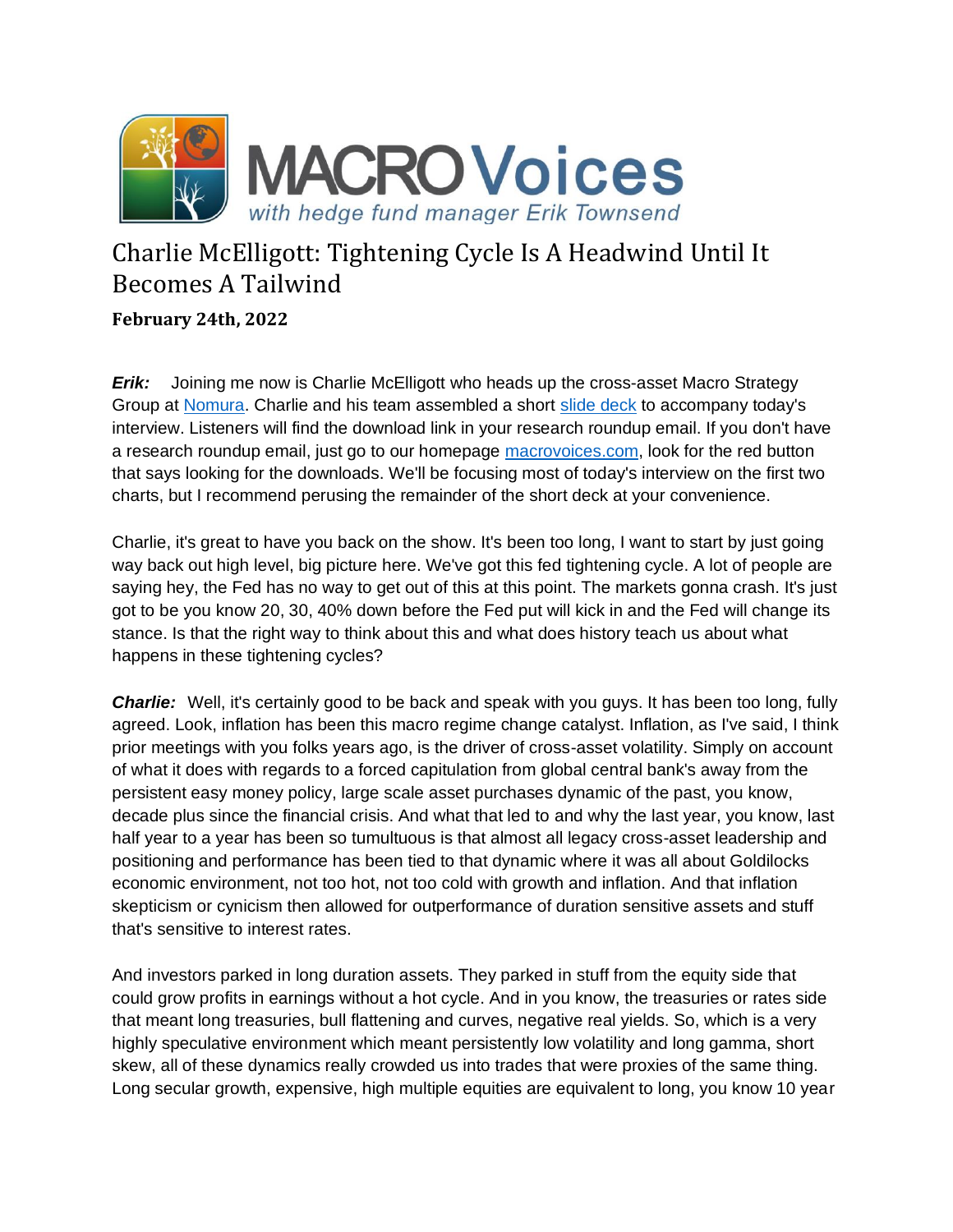or 30 year Treasury type of dynamic and ultimately created to the fact that US is this secular growth engine versus rest of the world being very cyclical, very value. We created this US exceptionalism trade, and that shift over the past, you know two years frankly right that from the COVID double whammy of the monetary policy and the fiscal policy response, and then the exit from that period, really supercharged and unanchored inflation and that's where we are right now.

*Erik:* You mentioned that inflation is the driver. I know that as you said, you've been talking to us about inflation for years where everybody else seemed to be in denial. Most of the institutional guys I talked to say they believe the Fed that it really is transitory and they don't think that we have a new secular inflation. How do you feel about that? Do you think that there is really evidence that it's not secular? Seems to me like all the signs are there.

**Charlie:** I do think that this is been a perfect storm of idiosyncratic and cyclical that has aligned, as we've said previously before, I mean just maximum perversion, that the kind of tiebreaker was this global growth shock in the form of COVID that forced authorities to, you know go over the top with regards to fiscal policy. In addition to of course, and running alongside unprecedented monetary easing. But what that did create too, and the sequencing of the kind of escape from COVID over the past, you know, very staggered escape from COVID is that there have been both supply and demand inputs here that have complicated that picture. I am actually of the view and I think we'll probably speak to this a little bit later, but that we are pushing into peak inflation territory over these next few months. You are seeing potential signs of inflection across some of those supply snarls. There's major CPI inputs such as the Manheim used vehicles which are now seemingly turning lower. LA Long Beach Each port congestion backlog is now declining in pretty substantial fashion over the past few weeks. Baltic Dry freight index down 62% from highs and even, you know the kind of the lagging impact of China's cooling inflation through the global supply chain, you know where you've had three consecutive declines in factory gate PPI, a recent CPI roll over too. All of that is coming into an upcoming period where you get easier year over year comps.

And just kind of the monthly versus the real jump risk that we saw last year at this time, the real escape velocity inflation prints. So the danger here is that, you know, the world has really set up for this hawkish trade. And it's been the right trade and a tremendous bear flattening as you priced in more Fed policy having to be responsive and react to these persistent inflation upside prints. In December of 2021, obviously, you kind of had the final nail in the coffin and this true Fed pivot towards inflation hawks with that that meant tighter FCI, tighter financial conditions becomes the pure focus of the Fed. And with that, you know, this creates an environment where they had to really respond and price in and add in a lot of hiking. Well, the fact of the matter is, you're going to get some of this kind of after Q1 softening in inflation. And I think too from the demand side, that's when you're also going to begin seeing some of the impact of not just getting the first few hikes under our belts, which will help slow some of that demand in theory, but also to I do believe that a fair bit of that current kind of strong corporate, strong consumer demand story that's out there right now. And we could certainly see it. Things like retail sales and consumption is that you're actually experiencing too maybe a false optic, where there has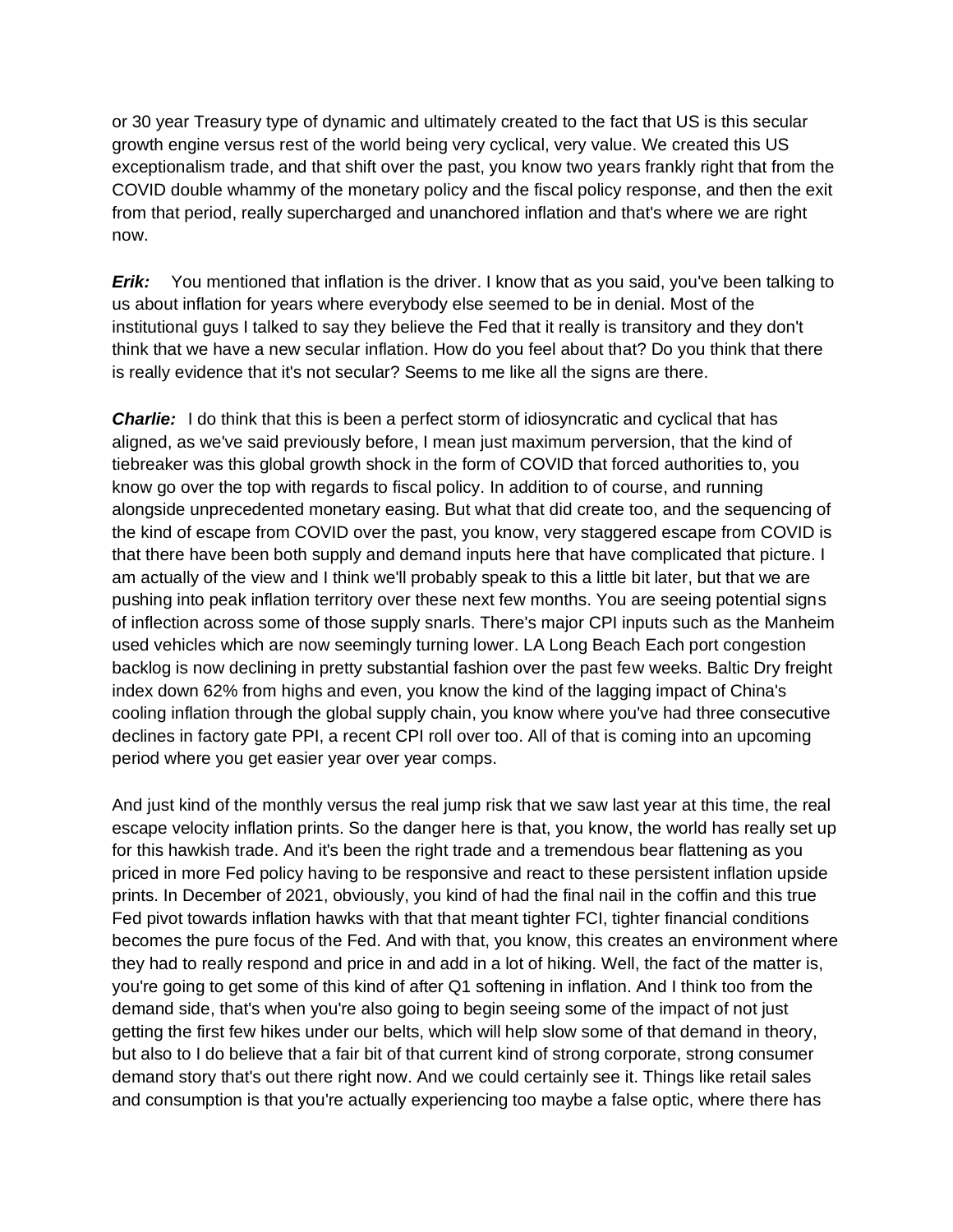been a pull forward of purchases into higher inflation expectations certainly as it relates to surveys of, you know, kind of the consumer, as well as dynamics right where there's double booking and double ordering out of this persistent inflation pressure.

And both of those two should seemingly see mean reversion in H2 right? I mean, that's the whole old idea of you know, what cures high prices is high prices. And I think that would really catch some people flat footed as we've now established such a good conceptual, kind of, you know, persistent higher inflation positioning in the market, short duration, you know, as I said bear flattening in curves, value over growth, you know as it pertains to kind of traditional late cycle winners, which are you know the inflation sensitives, like energy and materials, and then short the stuff that always goes down at the end of the cycle and at the beginning of a tightening cycle, which is the expensive stuff. And we've certainly seen that. The risk now as I'm saying is that you get this kind of growth is actually a little bit slower, because that demand has been pulled forward. And this is all kind of projecting out into the second half of the year, as well as this natural kind of organic softening of some of these other inflation inputs that have been previous tailwinds that could actually become headwinds.

Certainly, without question, there is a risk to this observation with issues like energy, right crude supply, Ukraine-Russia impact on natural gas, and obviously to this wage price spiral challenge, which could be kind of the next leg of inflation. But if you really do see this path now, where H2, you know, or second half inflation could derail meaningfully or it simply just slows to the point which is maybe the worst pain trait of all where the economic Goldilocks of the US returns. And nobody is really positioned for that I think. You know, if we went back to this world of not too hot, not too cold, just right. And you saw, you know fixed income or you know, yield sensitive type of assets began to outperform again when everybody is kind of geared up for the inflation overshoot. That would be, you know, certainly a painful environment for many.

*Erik:* Surely this issue of the tightening cycle is obviously got everybody's attention, some thing I noticed is so many people in the world of macro launched into these pontifications, where they posit their hypothesis for what this means and how it was likely to play out according to their personal, you know, view of the macro world. Some of the guys in your group did something a little different. They said, why don't we instead of doing that just go back and look at the data look at history of when these significant tightening cycles have started in the past, and they put together two charts. The first one is what markets look like two months after the hiking cycle. Started with second chart is what did the markets look like 12 months after the hiking cycle started? And what I find most fascinating about this, Charlie, if any listeners are not sure which one is which, the one that's a sea of red, that's the two months after, but the one that's 12 months after almost looks like a sea of green, what's going on here? And what can we learn about these two charts?

*Charlie:* Absolutely. Look, we wanted to we think there's a lot of nuance with regards to, you know, all hiking cycles, and the Fed has said the same thing, right. This is a particularly, you know, idiosyncratic as we previously stated, you know cycle and that this was steroidal almost right, the accelerated economic cycle, this Supercharged inflation overshoot, you know, thanks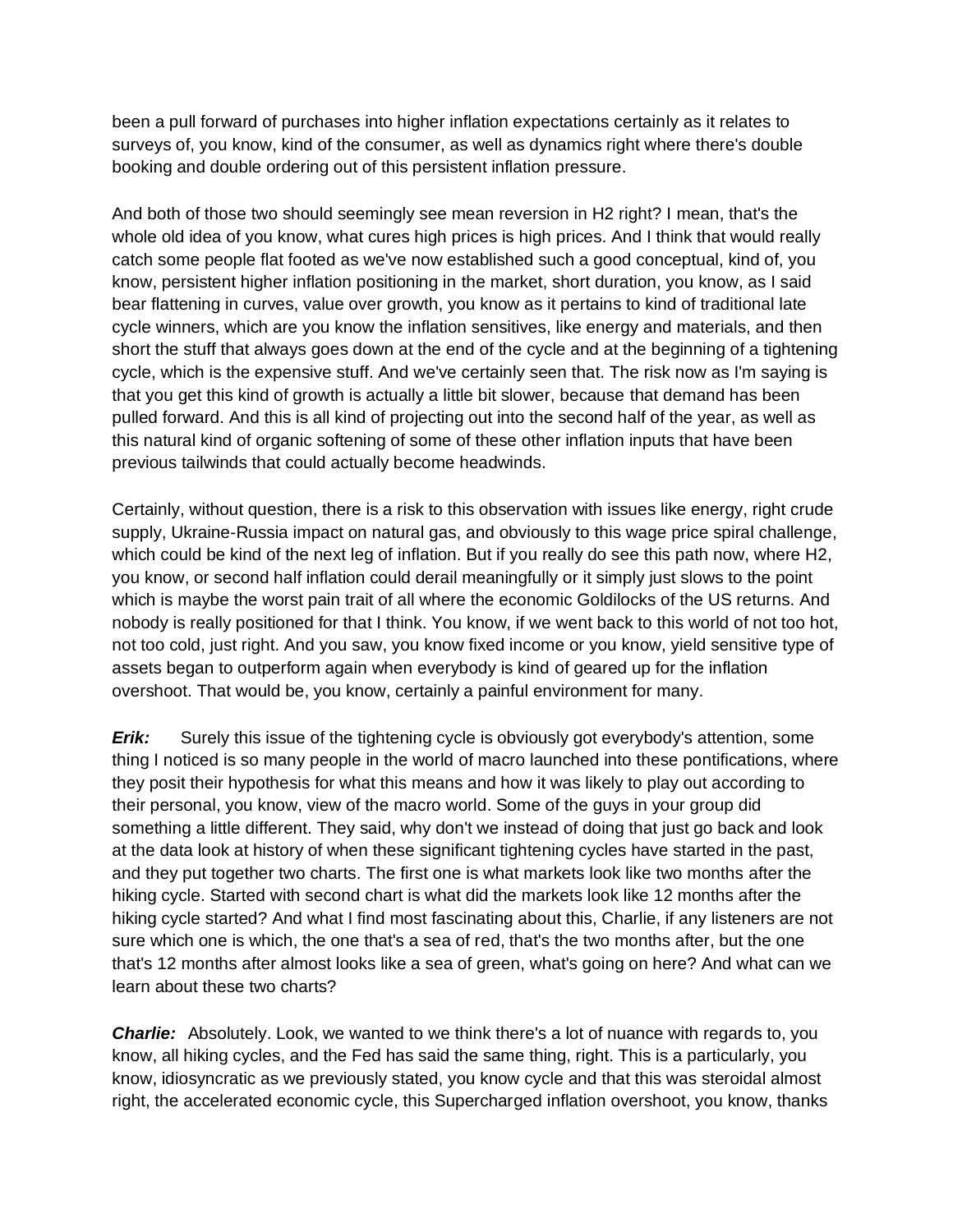to this unprecedented monetary and fiscal thanks to the growth, suppression of COVID and lock downs, and then the growth in demand release of the vaccine. And the dropping of you know, a lot of these mandates is just created this very high speed, high velocity economic cycle, that you need to differentiate between all kinds of prior tightening all prior fed lift offs. So all we did was knowing that this is a, you know, a front-loaded aggressive lift off. And even though that, you know, 50 basis point March commencement has seen, you know those odds decline. I think most you're still somewhat in the ballpark of seven hikes this year, and another, you know, three or four next year currently on the sell side.

What we did was we kind of screened them for prior fed hiking cycles which saw four more hikes in the initial 12 month period. And that does give you I think, a few surprising outcomes. Right? and I think the general takeaways here are that after that initial two months following lift off, yes there is a trade down. There is a negative trade down, that's the peak drawdown that we see within equities that kind of post two month window. So in theory, if we're, you know, fixed and locked and loaded now that March is going to be the height right? I think it's 16 days away that you know, kind of pushing out into May, is somewhere in that peak draw down and I'll circle back to this later because without question, we are doing some pull forward of this trade. We're doing some major pull forward of the tightening cycle without having it tighten yet.

But what the data showed is that after those first two months, the S&P was down 3.6% median return with just a 25% hit rate. So across those, you know, prior examples where we've seen, you know, the four hikes plus in the first year. You know only 25% of those were higher, saw higher stocks after the first two months. The tape has a certainly a defensive posture, along with late cycle outperformance from energy and commodities, which goes hand in hand with the reason that the Fed is having to go pretty aggressive with a tightening cycle, you're getting an inflation overshoot. And of course, that goes higher in conjunction with with Treasury yields. The thing that ends up happening though if you then start to move out, and we go through this on the, you know, on the 12 month slide, the 12 month forward return slide, but frankly, this starts at the six month point, you begin seeing markets stabilize while yields stay higher and commodities continue to work, but ultimately out 12 months it's a very stable regime and almost higher across the board with multiple themes, sectors factors working. You know that 12 month median return after these four hikes in the first 12 month hiking cycles is up five and a half percent S&P, 80% hit rate. The Russell is up nearly 10% with the 63% hit rate. Growth factor is up 11%, Value is up 5.5% and you know yields are higher, commodities are higher, gold and US dollar are all up too.

You know, I do think that there is a notable worth going over. If you go back to the 12 month forward return slide. There's one outlier there where the lift off is a notable downtrade and it's the January 1973 path this occurred. And the reason this is notable because it occurred during an inflation shock. The CPI trajectory was exploding, persistent upside surprises. There was the oil crisis with the Arab oil embargo that happened actually in conjunction with this massive new source of government deficit spending in the Great Society on top of the Vietnam War and that really saw stocks get hammered. And gold and commodities you know exploded higher. So I think that is important to note. The other thing, if you go back to the peak drawdown slide right.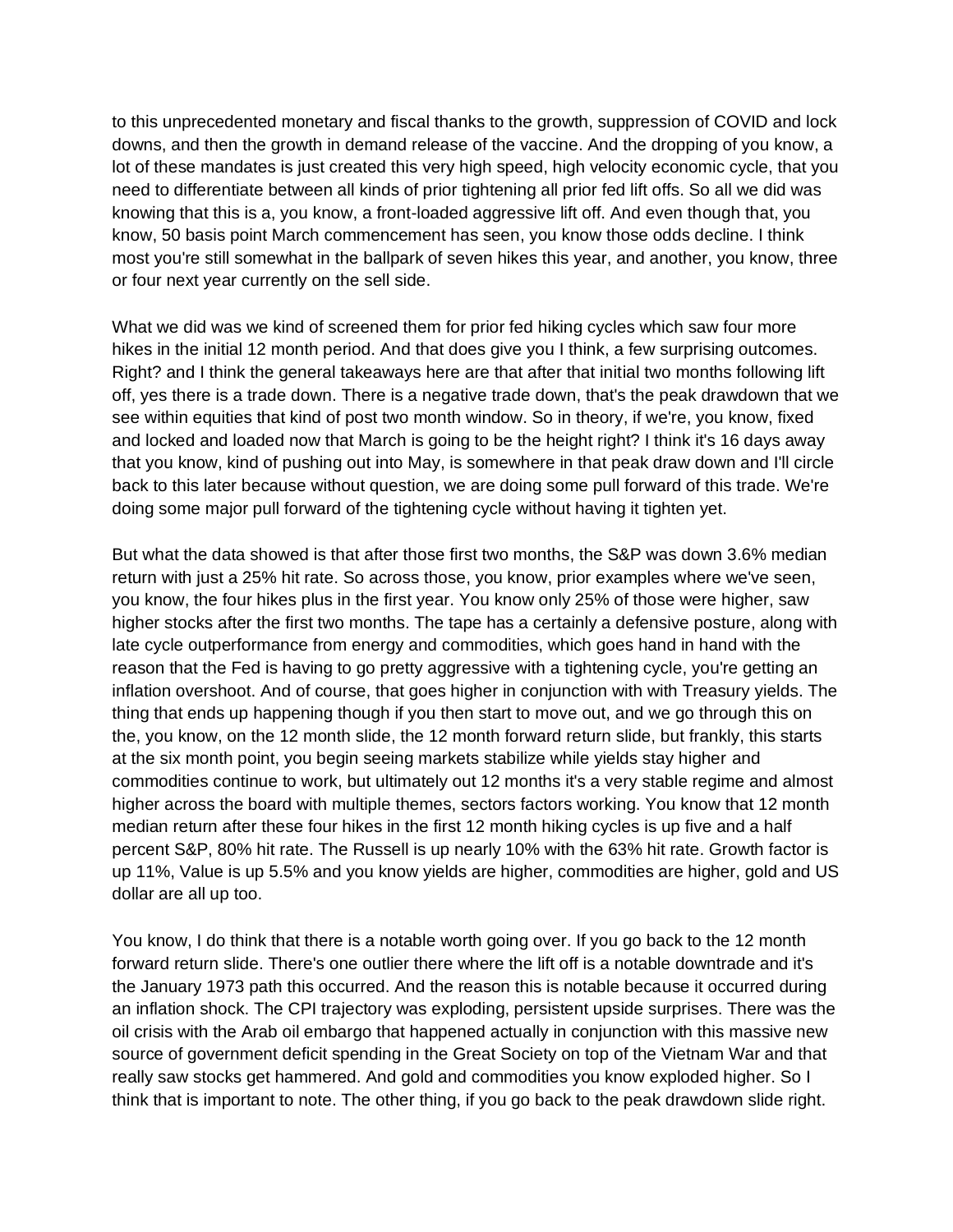If you're talking about the two months after, the most bullish instance was the 1980 scenario. And that's where Volcker began a series of multi-year hikes right? And actually saw equities markets believe that the Fed would stop hiking as the unemployment rate would eventually move higher. But what ended up happening. So equities traded higher over the course of that 1980 scenario as Volker began this pretty aggressive hiking cycle, but thinking that he was going to stop. What ended up happening is he kept hiking and because inflation kept going, so by 1981, a recession hit and actually the following year, the S&P finished down 10%.

So I wanted to kind of contextualize these scenarios where yes, there are outliers. But as we try to find, you know consistent themes and look at the median returns of these, you know, different aggressive, front-loaded hiking cycles, that it actually on the margin paints, you know, a pretty constructive environment. I would actually to like to add one final scenario here which is if we even take this a step further, where if I'm looking at the scenarios where you actually kind of look most alike where we stand now. Meaning that we have had a significant pulling forward of the Fed tightening and kind of snapshotted basically half a month out from the first hike. The one that most looks most like today is the 2004 scenario. And it looks most like today because excess liquidity rollover, US growth was still at higher absolute levels. There was a big rally in gold and crude going into the tightening cycle. And there was even a big flattening of yield curves into it right, the front end sold off. And you know, the long end saw this more aggressive hiking cycle meaning depressed longer term growth. That's the flattening.

And what ended up happening is that you had a, you know, again, a big sell off right into the the the peak drawdown out a few months, as we talked about kind of about two months. But it is worth noting then that three months forward. Three months afterthe trough, that you did end up seeing a really significant risk/return in that 2004 example. So three months after the trough, you had Russell up 20%, EM up 18%, S&P up 11%, value and growth up 13 and 10%, respectively. It was a real risk on. So this is just the final example and even further clarification that I think that this particular one has been pre-traded. There has been a lot of consternation that we've seen in the market, we feel it in the market daily. But I think the fact that we have seemingly pulled forward so much of this tightening without yet having even stock purchases of assets and yet to see the first hike still half a month away. That actually portends to a pretty good, I think kind of t plus three months out forward return scenario.

*Erik:* Okay, so let me see if I'm assimilating all of this correctly, it sounds like the hiking cycle, which technically hasn't even started yet, is likely to provide a headwind to markets initially. We might expect a bottoming of markets sometime around May or so. But there's also an argument to say this particular cycle maybe is happening at a little bit faster speed than historical ones. A very interesting outlier, though, is if you believe that we are on the cusp of a 1970 size secular inflation, then that outlier, where the January 1973 on the second chart really shows us that would be the case. If this inflation turns out not to be peaking. And it really is developing into a big secular inflation. That would be the outlier that says we're much lower a year from now as opposed to recovering a year from now. Is that a fair summary of these two slides?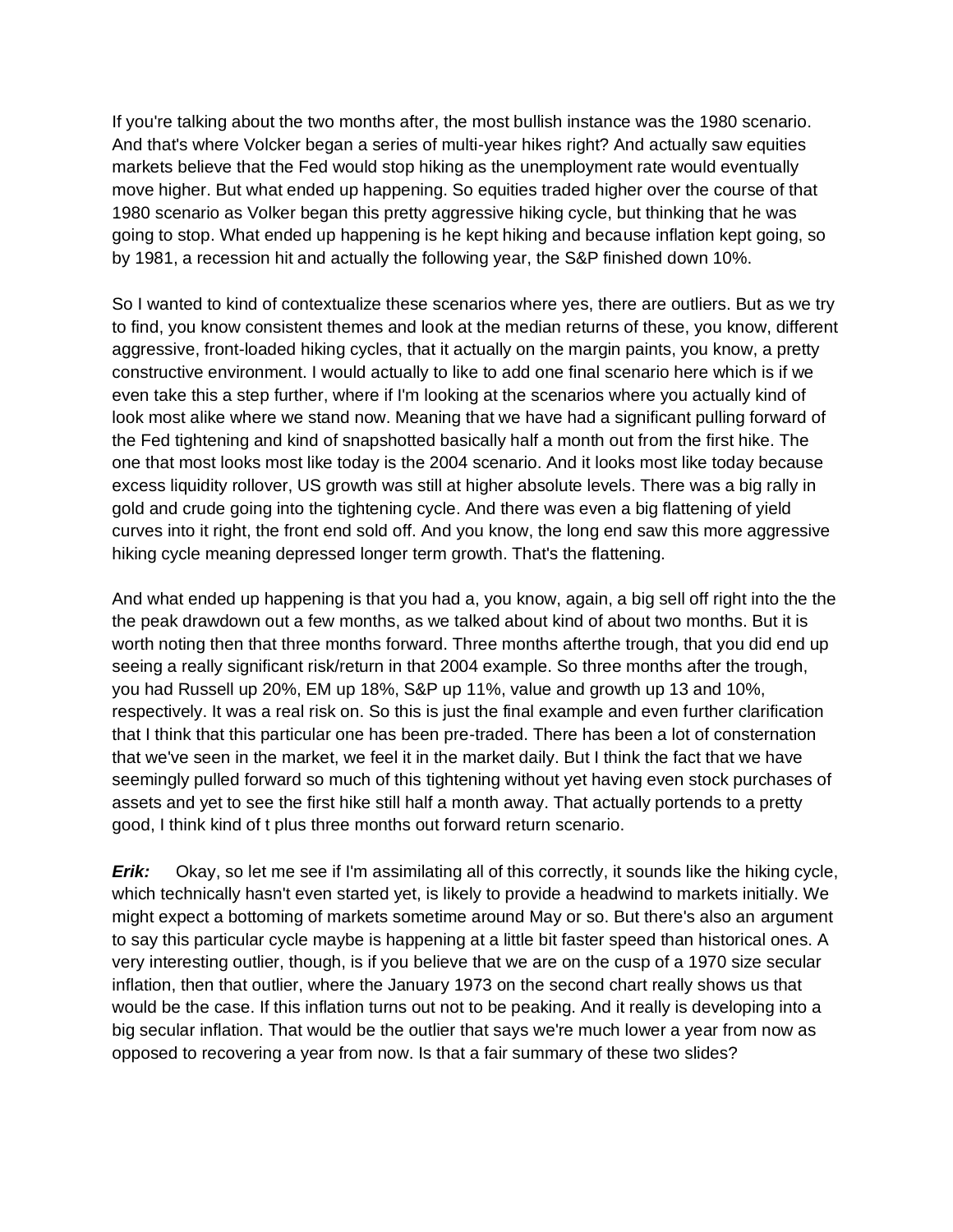**Charlie:** Absolutely. Yeah, that's spot on. And that's why I want to note it, there is absolutely still a part of the universe that believes that not only is the Fed behind the curve, but they're not going to have a choice with regards to this now very politicized into midterm elections this now politicized inflation issue. And that even, you know, you try to control the demand side with with policy hikes and balance sheet runoff, but still this persistent, inefficient start-stop of supply side issues. As well as you know, some of the background noise with regards to what's happening in the energy space, for instance, and the inability to kind of flip on more energy supplies. Certainly, as it pertains to the Nat. Gas geopolitical situation, but also to just the global crude supply and OPEC really not being able to do much more of themselves, that it does stay sticky. And it does stay tense and it continues to trend higher and create more snarls, bleed into supply chains, lean on earnings and that outlier matters. That outlier is by far without question the left tail because the Fed will indeed then be forced to, you know, hike us into an accident.

*Erik:* Let's come back to that question of secular inflation then because something that, to me seems like it's a little misleading is I think a lot of very smart people are right when they look at this, and they say, look, you got so many COVID related pandemic forces that have affected supply chains. A lot of this inflation is coming from that, that inflation, according to a lot of analysts should peak sometime in the spring some say February, some say March, you know, in the next few months. It ought to peak and I agree with that. But here's my contention, I think that those transient temporary forces are indeed going to peak and you're going to see those big prints of seven and a half percent or something come way down but not back to where they were. Because I think there is a secular inflation trend underlying all of this. I just think it's not as big as the big inflation spike that's been created by the pandemic effects. What do you think about that? I have to admit, I don't have a lot of data to back it up. It's just the way I kind of feel about this market. Does that jibe with what you guys are saying?

**Charlie:** It's similar to the debate surrounding the first kind of balance sheet runoff. it's a stock versus a flow issue. I'm a big Delta guy, I'm a big rate of change guy. And for me, what is more similar to credit impulse discussions, right? Where there are inflections and those turns matter. In this case, the fact that you're still dealing with absolutely higher levels of leading economic indicators. Absolutely higher levels of base inflation, you know, that matters. You're still in clearly a disruptive environment. You still have, you know, places like China, which is, you know, the world's supply source, you know, attempting a zero COVID policy. Things like that will continue to snarl and make this a lot thornier and it's not going to be a linear path.

There are clear signs of easing, as I said earlier to, you know, with the Trump tariffs, right? A lot of corporates had already done a lot of work with regards to supply chain and improving efficiencies there and alternatives and workaround paths and look input prices or input prices. And you see what's happening daily in commodities across the board from you know, industrial metals to precious metals to energy, but there is going to be very uneven softening in this data simply on kind of the reverse base effect. And that change in direction will to then matter because I think, as it happens alongside slowing growth, and that point I made earlier on some of the demand being a little bit of an optical illusion. With the pre-ordering and the pull-forward of ordering, the double booking, and things like that. That could eventually give you a double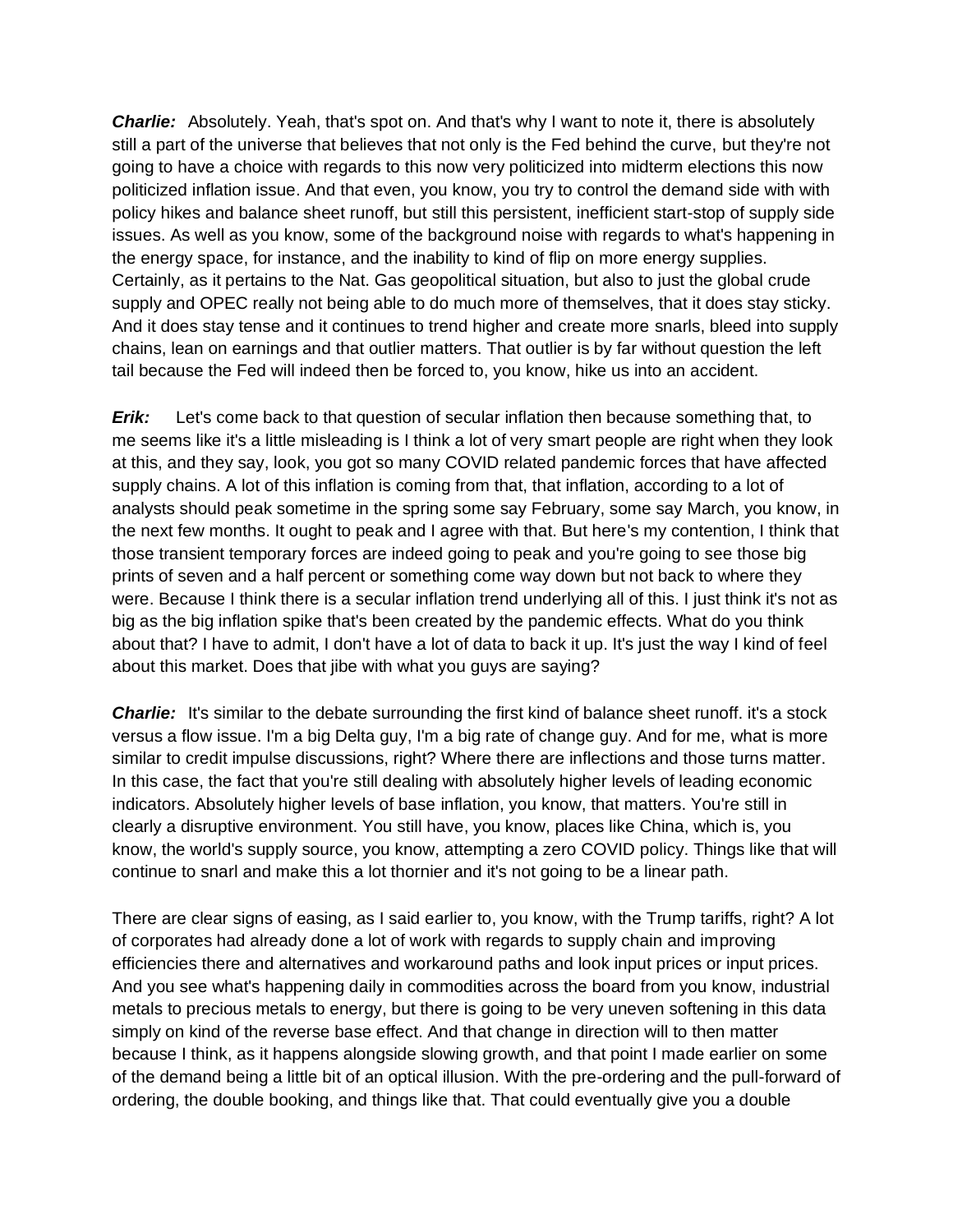whammy. The market can handle one thing at a time. But you know, the occasional death by paper cuts certainly as a phenomenon. And I do think that if you get this expected, anticipated softening in data and you know, again, things like, you know, owner rents are staying really sticky and don't see those coming down anytime soon. But used vehicles which were, you know, a freakishly large part of the CPI inflation are softening. Things like that will matter, it's going to be uneven. But if you get that kind of demand slowdown story and that slowing growth story at the same time that you have, you know, some of these supply dynamics softening. I think that change of change meaning just projecting lower will feed into a little bit of questioning of such extremely extensive hawkish positioning in the market.

And as we know, over the years, you know, the positioning is built off of narrative crowding. And I think that'll cause some people to reassess their risk/rewards in a lot of these trades. And simply taking profit alone. Simply monetizing bear flatteners alone, simply monetizing some of your late cycle, Longs in cyclicals alone or value trades will create potentially as much crowding as there is into those trades right now. Create, you know, a larger impact than then folks would expect.

The third thing that I would say is that and this goes back to this idea of an earlier resumption of Goldilocks then I think the market is positioned for. Say you're getting this inflation softening. Say you're getting this demand softening dynamic in the second half in a world set up with, you know, so much kind of long inflation perspective now and short duration. You know, that sounds like a really dicey situation. What could end up actually softening that and helping to mitigate that is the fact that, you know, as we can see right now, out of China is that there are social financing cramdown that they've been conducting as they've been forced to accelerate their easing impulse. And we think that is going to even accelerate further in March at the National People's Congress. But you're getting some of that Chinese credit impulse turn. And that really matters, you know, kind of on a six month lag, a six month change that is the social financing, that's the impulse. If you look at it, just like a three month lead, so not that far in advance that's turning up a lot higher. And when you look at that relative to PMI is that's kind of a 12 month lead but you're seeing a real turn higher in the credit impulse that will ultimately be supportive of global PMI. And that is this idea that maybe the most painful trade of them all isn't just a, you know, a full one side of the boat to the other with regards to, you know, this current, you know, long inflation, short duration trade. But instead, it's actually going to a place that's Goldilocks, which is somewhere in between, because again Goldilocks these people and assets work and assets lead that are more sensitive to duration and more sensitive to slowing. And frankly, with central banks it gives them a lot of slack to ultimately look more dovish than what the markets have currently priced in, which is, you know, a rather aggressive tightening cycle.

*Erik:* I want to touch on what the right tail risks are going to look like. But while we're still on the left tail, let's just talk about this war risk escalation of the Ukraine and Russia situation. Now we're recording this midday on Wednesday, I'm sure everything will have changed yet again by the time our listeners hear this on Thursday evening. But you know, something that just strikes me Charlie. Every war, I can remember has gone the same way, which is all investors panic and say, oh my God, it's a war, sell everything quick. And then a couple weeks later, they kind of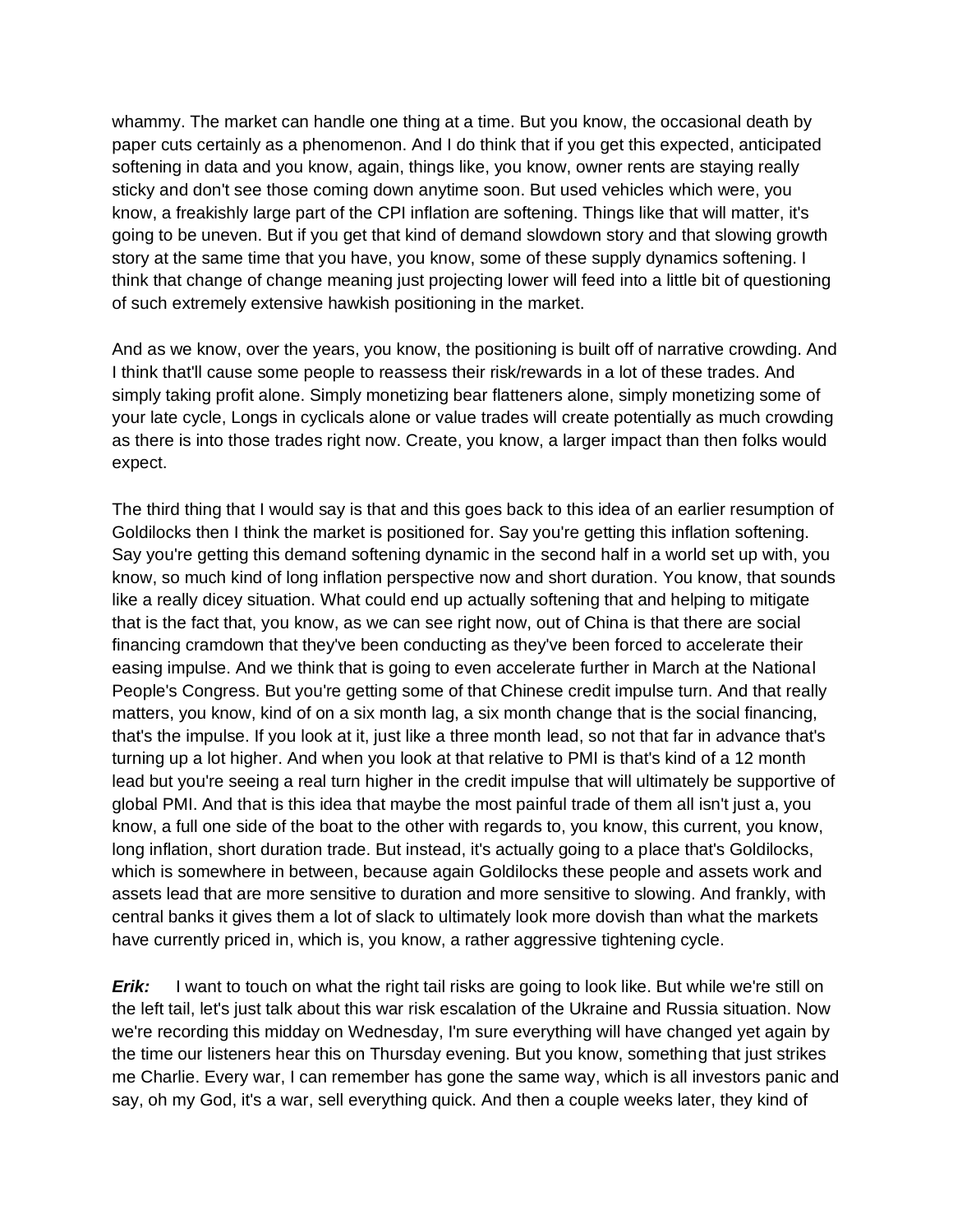come to their senses and say, wait a minute, if you look at history wars are usually bullish for the stock market. Why did I sell my stuff? Let's buy it back. In my right to that's off the top of my head, you're the guy with the data. Is it right to think that that's how history works? And if so, should we really be thinking about this Russia-Ukraine situation as a downside left tail risk? Or is it actually longer term more likely to be a right tail event?

*Charlie:* It's a good question. You know, certainly folks who've been looking at analogs from the recent spate of Russian military invasions where there have been a number over the past decade. That have been, you know, relatively short incursions. I think you make a good point in that, you know, this has been this at one point background dynamic. And it's still, you know, the larger market gyration, the larger macro regime shift from a decade of long duration assets to now a very quick reversal of and puke out of those legacy assets into those that are tied to inflation has been this forced capitulation from central banks into a hawkish posture into a need where they have to tighten financial conditions. That is the larger dynamic that has created, you know, this vol regime shift to over the last over the last few years easy financial conditions regime, but for a decade was you know, very long Delta, right long underlying exposure, high nets, high grosses, you know your books kept going up persistently. So there was a long skew trade, right? You needed to be well ahead.

Well, what this tightening FCI, tightening financial conditions regime has meant, as the Fed became inflation hawks, kind of officially in December of last year. Is that you've basically been able to make some money in a short Delta, short skew environment. You don't need as much hedging per se, because your book is smaller, right? The intraday moves have been so remarkable and stunning. And I'm going to speak to why that is, and in a second here as it relates to your question, but that you don't frankly, need as much hedging. You don't need to have on as much protection just because you've been forced to size down as anybody who has a VaR risk management model knows these. You're blowing through your risk limits, sometimes in up days, sometimes in down days. And that just forces a mechanical shrinking of your gross exposure. So the hedging needs are different. The one thing and back to your point about Ukraine-Russia though is this has become a new something to deal with. It's obviously there's a risk negative connotation there that it turn into something much larger. But the larger options, the larger growth in the options market, in and of itself in the background, and the incredible intraday volatility which the options market is feeding into is creating behaviors where people are using options using, you know, zero days till expiration or one day till expiration options institutionally right? Doing kind of some of that stuff that we've seen out of the retail YOLO crowd for the last, you know, year or two, even dating back to summer of 2020 where you had that, you know, the first kind of gamma, weaponized gamma trade.

And now are trading these headlines. You know, where we gapped down overnight, people are buying, you know, zero DTE, zero days till expiration puts that are creating a ton of convexity and getting dealers short. You know, dealers are short gamma. And with that they're very short Delta because they're having to sell futures to stay hedged and you're closing on extreme lows. But at the same time and this is back to your idea, as in when there is a resolution to Ukraine-Russia and that might be after war, that might be you know, we've just more posturing and it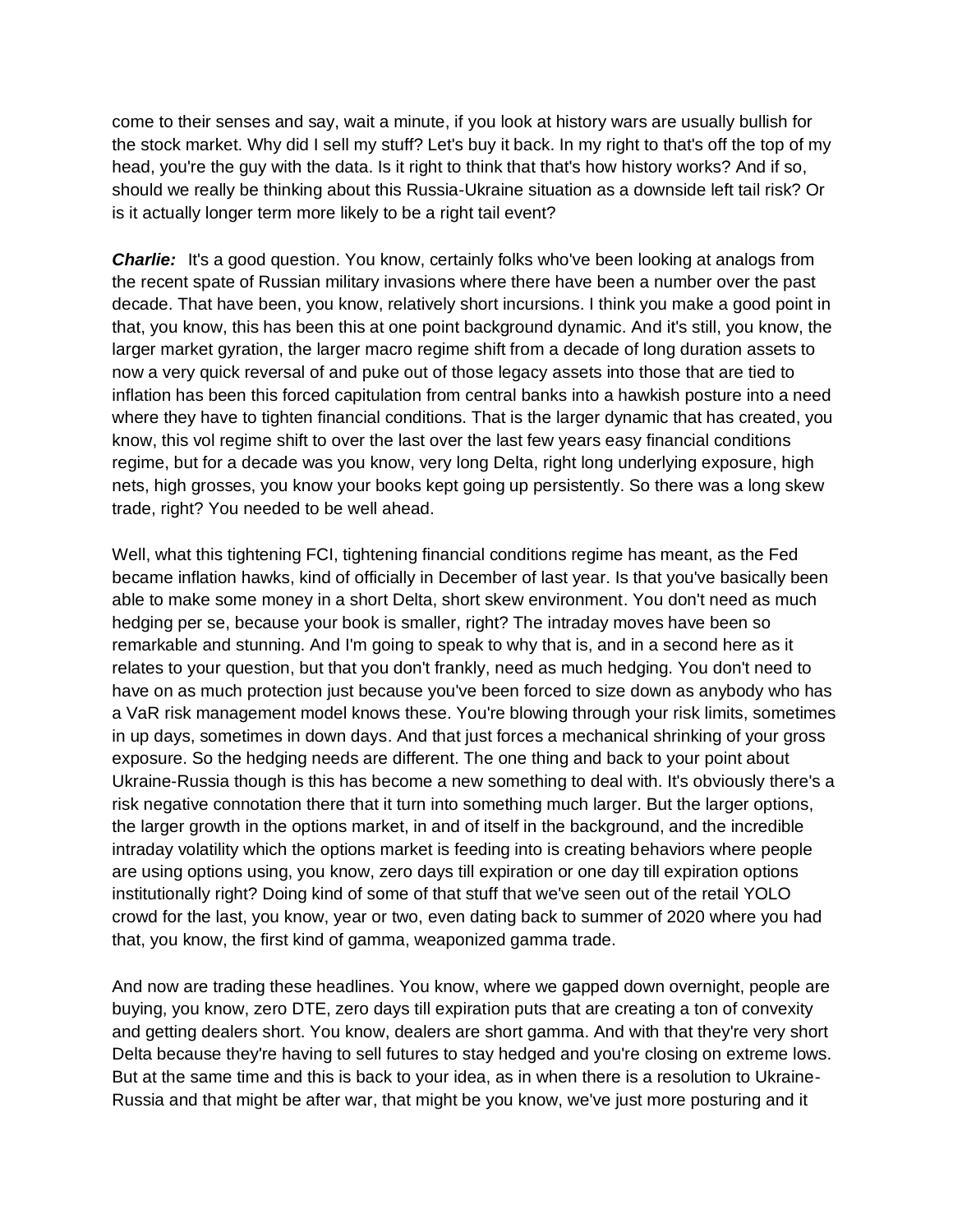kind of fades out and out of existence. That all of this had all of this kind of trading hedging. Where again, generally speaking people's exposures are lower, but people are now using puts. People are now trading puts. Retail and institutions are using options to kind of accelerate moves, same day, press shorts, and on the same time, when we do get these squeezes, they buy calls, and that squeezes us to the upside too.

But these flows are created and have so much convexity in them. So much hedging requirement in them that it then ends up setting the tables, certainly with how much, you know, put downside has been trading. That stuff becomes squeezed fodder as I like to say. You know as in when you do get a sustained relief rally, as in when you do get, you know, Spot equities beginning to rally away from some of those downside strikes. Some of those trades that people have put on with a lot of convexity, you know, buying downside optionality. Those puts are going to lose delta. And that means that dealers who have been short futures to hedge their exposure end up covering as we rally away. We move away from those strikes, they end up covering their short futures. And that's how you get this really steroidal, you know, kind of, you know, accelerant type flows from dealer hedging that have been contributing to this larger intraday volatility because effectively since the Fed pivot in December. And we started seeing signs of the market picking that up in November when really the the expensive secular growth tech stuff began to first wobble and crypto began to wobble and that's all kind of the same trade.

That you've seen a real sticky environment where dealers have consistently been short gamma short optionality and that flow at the end of the day without getting too complex it just means that into down moves, dealers contribute to further down moves, we contribute to trend where we have to sell more the lower it goes. And on rallies, we have to buy more, the higher it goes. That's why we're closing on such extremes. That's why you're seeing such remarkable intraday ranges and why it's been such a brutal hiking environment. But to your question, ultimately, all of this bearishness, all of this fear ends up setting the table for the big relief rally as those downside puts begin to bleed and volatility softens. There's a real slingshot of dealer hedging dynamics that can send us markedly higher.

*Erik:* Let's talk about that next then. Is this scenario basically, it sounds like the headwind would be strongest sometime around May. Let's move beyond that out to the middle of the summer, second half of 2022. Let's imagine that we don't see 1973 sized secular inflation prints continuing inflation is coming back down under control. Maybe the worst situations under control. What could that set up in terms of the second half?

**Charlie:** Yeah that's a scenario that I think would you know, give some folks the willies. Look, you're already seeing it now. You know even on Monday night, the Monday you know, Presidents Day holiday with futures reopened after the Putin speech, and S&P immediately gapped down 2%. Front VIX, second VIX were only up like 50 cents. And what that speaks to for me is that there have been a lot of people in renting VIX futures trying to hedge their convexity risk. A lot of tourists as I like to say, and that we are largely in position now where vol feels tired. Sitting at very high absolute levels. And if you get that situation where you know, vol is fatigued without a new catalyst and at this point the new catalysts are either outright war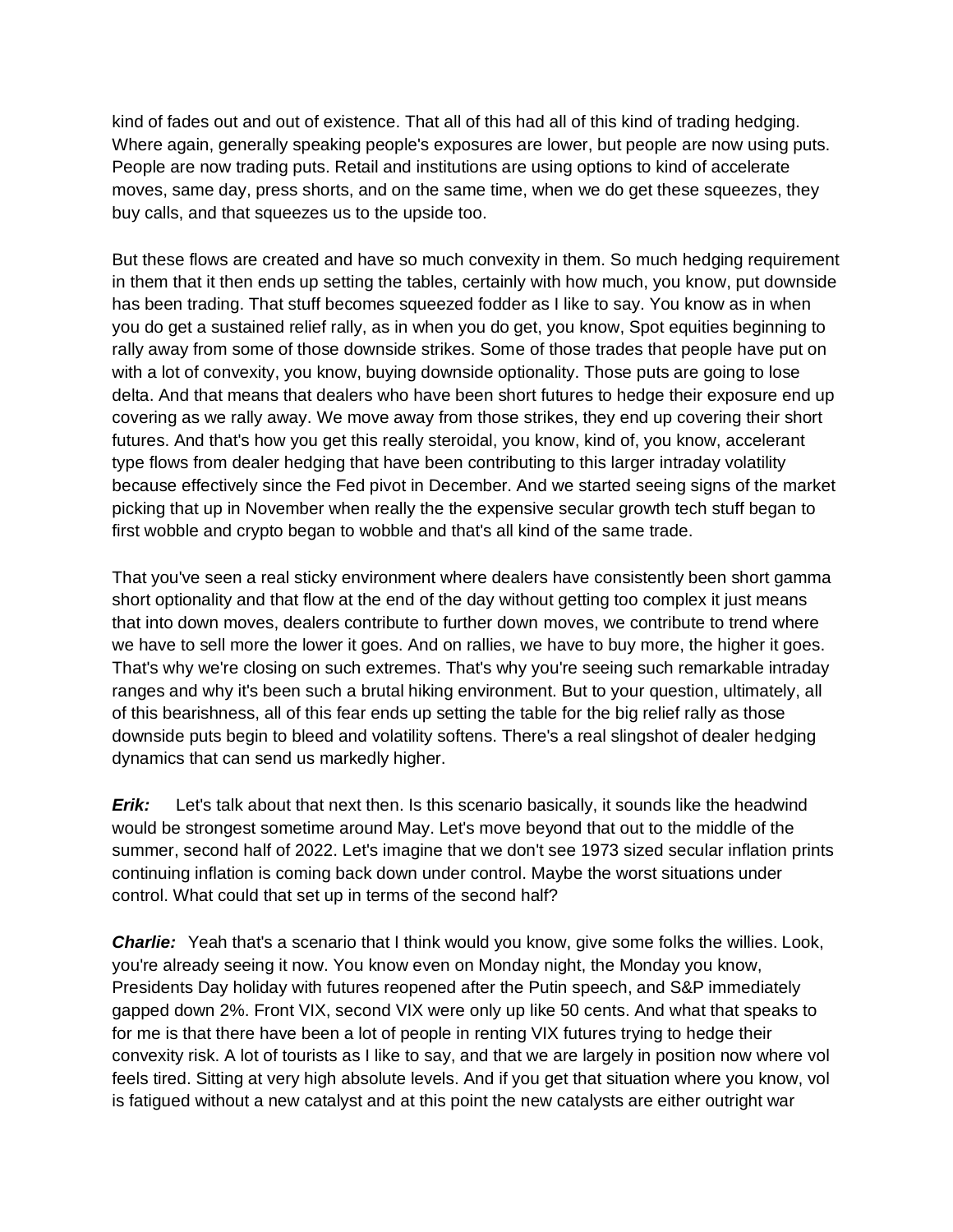which will certainly get vol going again to higher highs but it actually might be a right tail that is required right? Some sort of diplomatic breakthrough, some sort of stepping down, you know from the Russian side who knows if that's even possible. I'm not going to get into you know, the geopolitical game theory.

But if you do get that stabilizing relief rally and you have these vol. mechanical drivers in the background that then see dealer hedging forces you know, negative gamma, you get vana, you get charm, all of these forces in play that could slingshot us higher. Well above there, you have two of the largest sources of deleveraging flows over the last few months right? Vol. sensitive strategies like CTA Trend which have gone into the you know, outright short side in equities. As well as vol. control strategies which over the last three months have sold almost \$100 billion of US equities on a lagging impact those turn buyers as vol. resets lower. Vol. is a mean reverting asset. It's going to take sustained volatility to support you know vix at 28-29. Kind of in the range of you know, 1.6 to 1.8% daily S&P changes. If you can't hold that, you know, if you can't hold that you're gonna see real slingshot type flows and ultimately CTA trend. Ultimately Vol. control, they become a source of synthetic short gamma where their buyers higher and that then would meld into the macro story that you just talked about. The macro story that we just talked about, which is market is really positioned for incredible persistent hawkishness and persistent inflationary pressures. Well guess what? Maybe inflation isn't as bad as we thought. It does begin to normalize. Plus, that demand squeeze was a little bit of pull forward and you get a little bit of slowing there. All of a sudden the market has to dovishly reprice rates. And all of a sudden duration sensitive assets like you know, defensives and tech begin to work again and all of a sudden those longs in cyclical value start getting cratered. You know, those types of scenarios where it's a, you know, an equities higher type of a trade but you're in the wrong stuff.

You know, we still know how much of the index weight you know a lot of these secular growth names have, that could be a really remarkable environment especially if the macro kind of softens in the back half. Back into that Goldilocks of the past 10 years, and people will go back to their muscle memory. And if bonds stabilized, you're going to have a real whipsawed position there too with that, you know, short treasuries paying in rates, you know, bear flattening trade, you know, going to get stopped out if you begin to remove hikes. And frankly, it's important to note that the last hikes are really already priced in, you know, the Euro dollar curve in the first half of next year. And by 2024, you're beginning to press in the first easing. So I think the market is starting to get that joke, where, okay, we've had a great run, these trades have made me you know, a fair bit of money for the macro side. You know, paying in rates and bearish global bonds and long value and things of that nature and long commodities. But this is getting long in the tooth, maybe I start to monetize. In that moment, you start seeing the data soften out 2, 3, 4, 5, 6 months, you're gonna get, you know, that real longer term turning in in positioning that would actually be an equities positive type of scenario. And I think, frankly, just very kind of anecdotally, people are really bearish right now. And that's kind of the final, you know, spike of the football.

*Erik:* Charlie, this is a fantastic conversation, we're not going to be able to get to all of the slides in your deck individually. But I want to really focus on what I took away from the rest of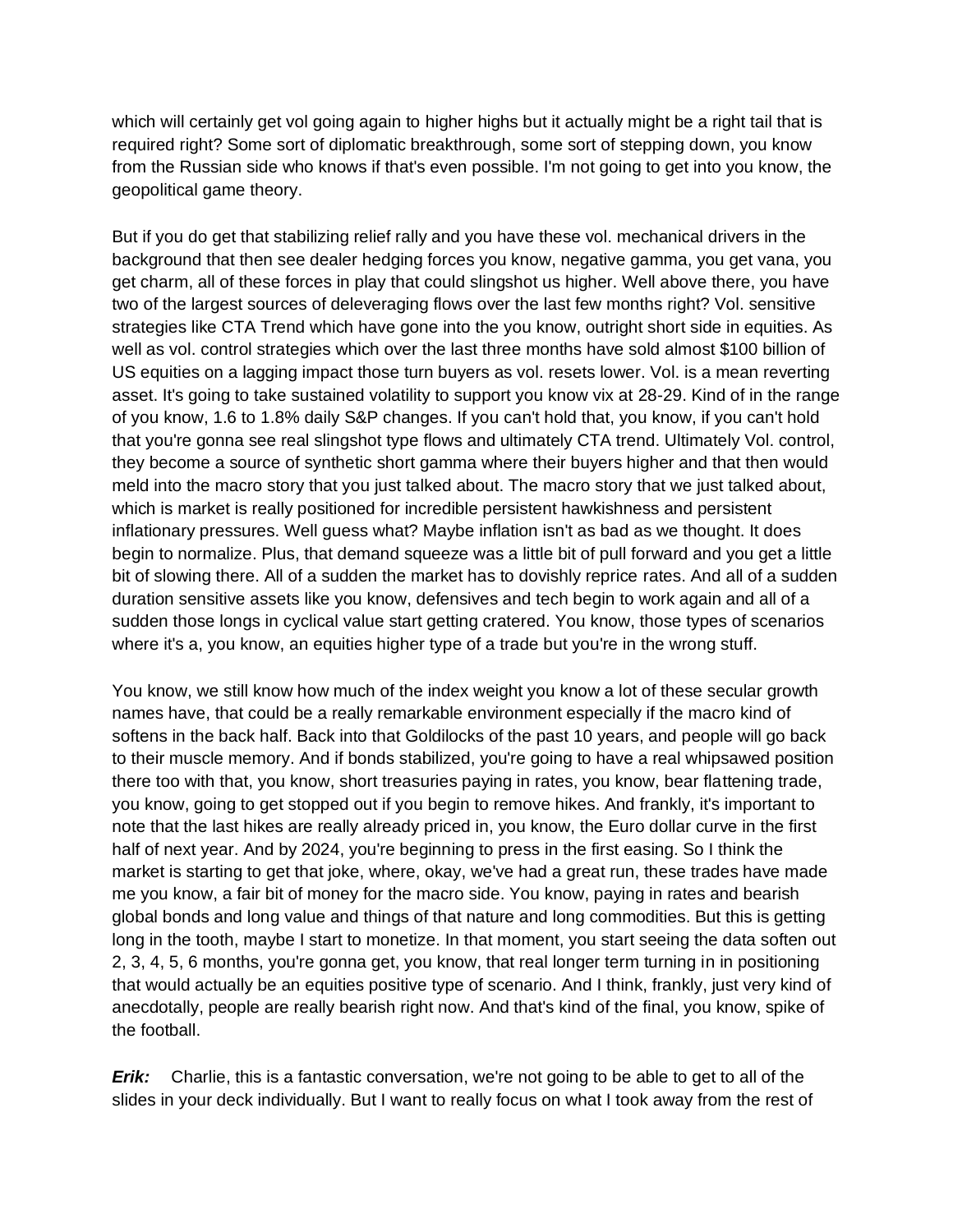the deck in terms of the theme that really speaks to me, and it's about liquidity. You talked earlier about what really drives markets, is it stock or flow and so forth. And I'm very much of the opinion that, you know, as much as people love to talk about economic fundamentals and all that stuff that they study in universities. At the end of the day, what it comes down to is when there's more buyers than sellers, and it's about liquidity. And some people think that that liquidity has been mostly provided as a result of monetary policy, other people don't believe that that's what's driving it. But one thing that does seem to be clear, is we don't have as much liquidity in markets as we used to and a lot of your slides reflect that. What's going on here? What does it mean and how should we interpret all of this.

**Charlie:** Yeah, so this is super relevant because it's been a major talking point in recent weeks and months. And I think there is a kind of amorphous understanding of this relationship between vol. of volatility and liquidity. But specifically as it pertains to, you know, this larger discussion of the Feds hawkish pivot right? In this 10 plus year regime change that we've been living under. Easy financial conditions, loose financial conditions, almost the primary Fed mandate, right? That since they had to capitulate, because of the inflation overshoot and move into inflation hawks, the equities market has been embedded for one of the longest periods I can remember in my career in a short gamma versus spot territory for dealers on account of this persistent short dated hedging demand from clients. And really, what that means is that, you know, this demand for downside hedges, this demand for this new regime, this demand into a tightening cycle into higher real yields tighter financial conditions, which are going to bleed really high valuation assets, both within equities and fixed income, and have caused this you know, substantial netting down substantial slashing of longs and substantial de-grossing at times or, you know, de-grossing of longs and grossing up of short books has been you know, this grab into short-dated downside protection.

And short gamma creates accelerant flows as we've spoken about previously, right? Dealers end up needing to sell into moves lower, they need to buy into moves higher to remain neutral in their hedging. But also to, and that amplifies volatility. That makes sense. And it's a two directional thing. It's not just when we trade lower, but it also magnifies this deteriorating market liquidity phenomenon. Because it is the primary driver of it. When dealers earn a long gamma regime, which was that short vol. world that we lived in for the, you know, the 10 years prior, the decade prior where you know, clients are selling options to dealers, and we're stuffed with options, and we're then long gamma. What that actually does is provide liquidity. We can post offers into market rallies. Or conversely, we can bid into market sell offs, that insulates the market against large swings. That suppresses volatility, it's insulation. It's vol stabilizer. But in a short gamma regime, dealers become liquidity takers, we're on the same side of the trade.

So we're moving in the same direction with market momentum, we're selling into weakness, we're buying into strength, and that in turn exacerbates volatility. And that in turn becomes a huge notional source of liquidity removal from the market. And you know, ultimately, when you are supposed to play this role of market maker, there are other matters in play here, too. You cannot just simply be the liquidity provider of last resort, if you're risk management, if your P&L,